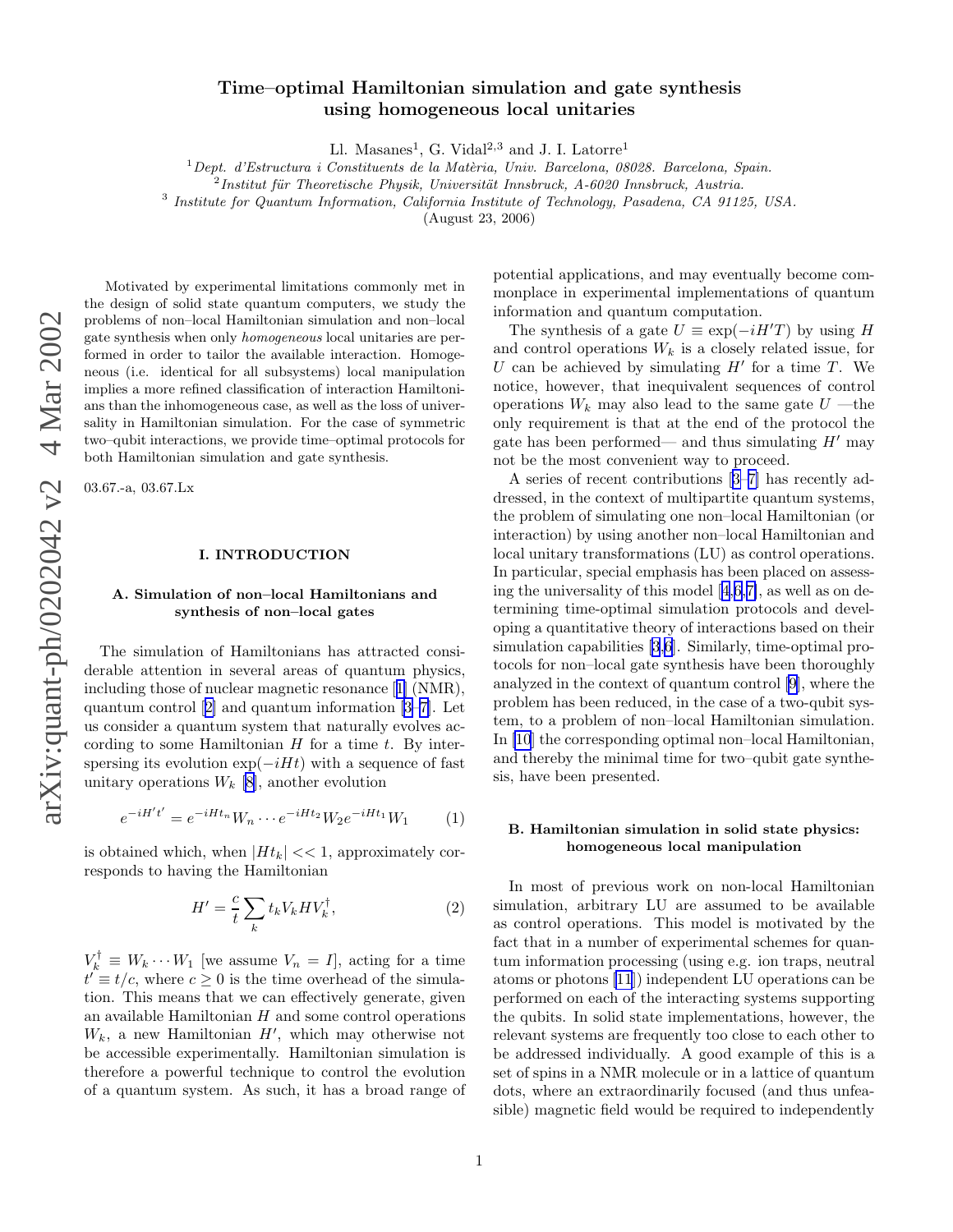address each spin. Therefore, and due to experimental limitations, the current model for interaction simulation does not apply to a number of solid state schemes.

Most relatedly, an alternative, solid-state oriented model for quantum computation has recently been put forward [\[12](#page-6-0)]. It overcomes the above lack of controllability by encoding logical qubits in convenient subspaces of few physical qubits, in a way that universal computation can be accomplished by just tunning the intensity of a specific non–local Hamiltonian —such as the isotropic exchange interaction, naturally available in many systems. Notice, however, that in solid state not all forms of local manipulation are equally inaccessible. In particular, a uniform magnetic field can be easily applied on all spins, inducing the same local evolution on each of them and thereby producing what we shall call an homogeneous local unitary transformation (HLU). In this sense, HLU appear as a rather restricted, but definitely feasible, set of control operations in solid state physics, that may be worth considering.

## C. Results

In this paper we address the problems of non–local Hamiltonian simulation and gate synthesis using a given non–local Hamiltonian and fast HLU. Our results, mostly concerned with two-body interactions in multi-qubit systems, imply that an interaction, when only supplemented with HLU, does not constitute a universal resource for simulating other interactions or synthesizing arbitrary gates, in sharp contrast with the inhomogeneous LU model[[4,6,7\]](#page-6-0). Nevertheless, the HLU model still allows for a rich variety of Hamiltonian simulations and gate synthesis. In particular, HLU can be used to eliminate unwished anisotropic terms (as coming e.g. from a spinorbit interaction) in a system of spins with imperfect isotropic exchange interaction. This task is of practical relevance, for instance, in the context of encoded universality, and has been considered in[[13](#page-6-0)]. Therefore the HLU model for non-local Hamiltonian simulation provides us with a complementary or alternative technique to that discussed in [\[13\]](#page-6-0).

We shall present the following results.

(i) Necessary and sufficient conditions for two-qubit Hamiltonian simulation under HLU, both for symmetric and antisymmetric interactions. These results also apply to some multiple-qubit scenarios with two-body interactions.

 $(ii)$  Time-optimal synthesis of two-qubit gates using a symmetric interaction.

 $(iii)$  Recovery of universality in gate synthesis using HLU and just one initial and one final non-homogeneous LU per two-qubit gate.

A remarkable feature of the HLU model of simulation will be that it is ruled by the usual majorization relation[[18\]](#page-6-0), instead of the special majorization relation that rules the non–homogeneous LU model[[6\]](#page-6-0). As we shall explain, this gives a neat picture of which two-qubit Hamiltonian simulations are possible in the symmetric case: H can simulate H′ if and only if this implies a gain of isotropy in the interaction.

The organization of this paper goes as follows. In sect. II we address the problem of two-qubit Hamiltonian simulation and present the optimal solution in the case of symmetric and antisymmetric interactions. Using these results, the time-optimal synthesis of symmetric gates using a symmetric interaction is analized in sect. III. In sect. IV we discuss the synthesis of symmetric gates using an arbitrary interaction. In sect. V we also show how to achieve any two-qubit gate by allowing for two non–homogeneous interventions. The paper finishes with some conclusions.

### II. OPTIMAL HAMILTONIAN SIMULATION USING HLU

Consider a collection of  $N$  interacting systems, say  $N$ qubits for concreteness, that evolve according to a Hamiltonian  $H_{12\cdots N}$ . If only fast HLU can be performed on the qubits in order to control their evolution, i.e.  $W_k = w_k^{\otimes N}$ in Eq.  $(1)$  $(1)$ , then, according to Eq.  $(2)$  $(2)$ , any simulated Hamiltonian  $H'_{12\cdots N}$  must be of the form

$$
H'_{12\cdots N} = c \sum_{k} p_k(v_k^{\otimes N}) H_{12\cdots N}(v_k^{\otimes N})^{\dagger},\tag{3}
$$

where  $p_k \equiv t_k/t$  sum up to one. It already follows from this expression that, in general, it is not possible to simulate an arbitrary Hamiltonian  $H'_{12\cdots N}$  by  $H_{12\cdots N}$  and HLU alone. As an example, suppose that  $H_{12\cdots N}$  is symmetric under exchange of qubits. Then  $H'_{12...N}$  necessarily has the same symmetry[[14\]](#page-6-0), so that we cannot simulate any inhomogeneous evolution. Thus, the HLU model for simulation is rather restricted. Nevertheless, it is still a useful and —most important— available tool to control the evolution of the qubits.

We start our analysis by considering  $N = 2$  qubits, for which we present most of our results. Later in this section we shall present some generalizations to the general N case.

## A. Two-qubit Hamiltonians

Consider two qubits,  $A$  and  $B$ , that naturally evolve according to some Hamiltonian  $H_{AB}$ . The Hamiltonians achievable by interspersing the evolution of  $H_{AB}$  with control operations  $w_k \otimes w_k$ ,  $w_k \in SU(2)$ , are now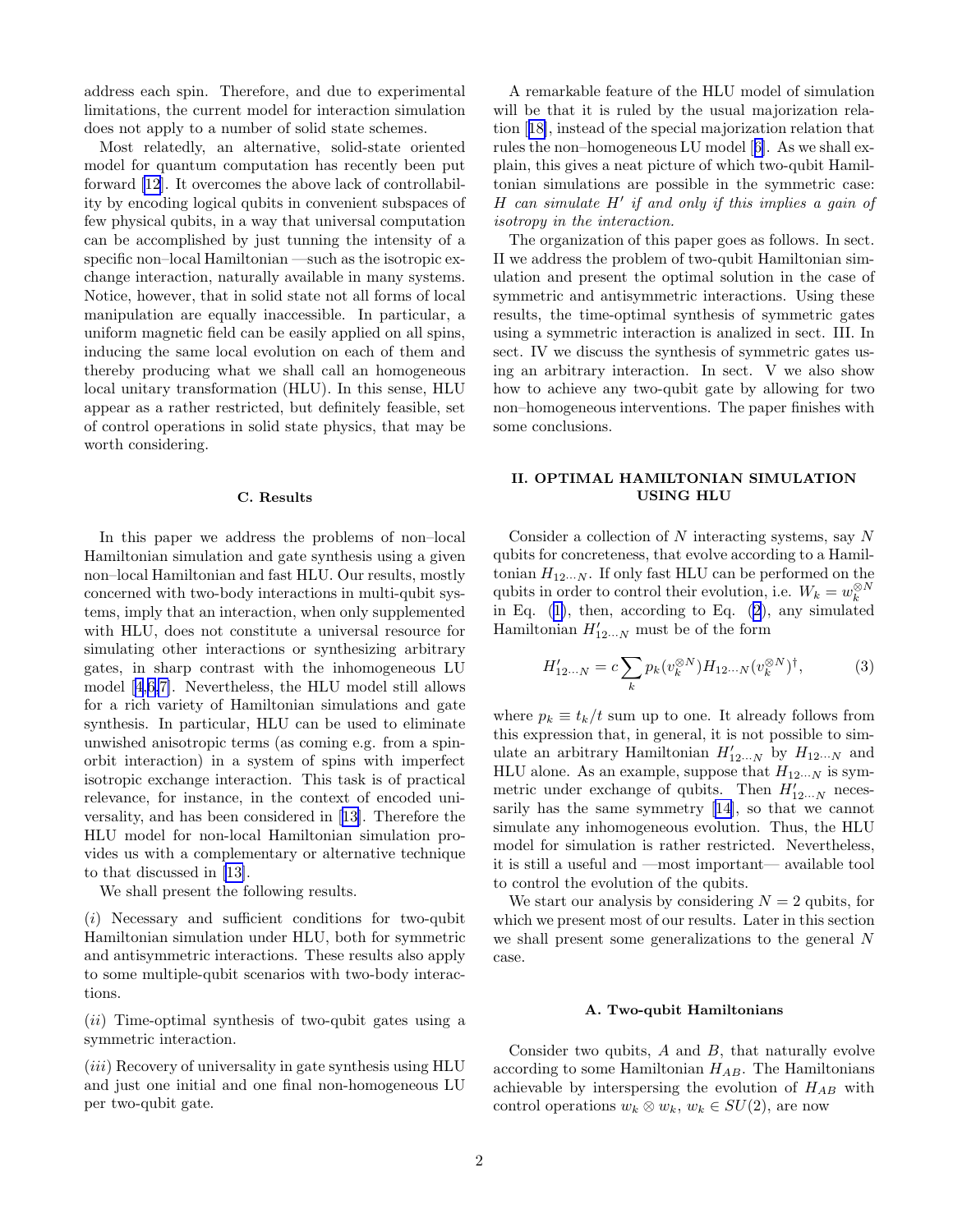<span id="page-2-0"></span>
$$
H'_{AB} = c \sum_{k} p_k \ v_k \otimes v_k \ H_{AB} v_k^{\dagger} \otimes v_k^{\dagger}, \ c \ge 0, \qquad (4)
$$

where we have followed the same steps than in[[6\]](#page-6-0). Because the set  $\{I, \sigma_1, \sigma_2, \sigma_3\}$  forms a basis for the selfadjoint operators acting on  $\mathcal{C}^2$ , we can always expand  $H_{AB}$  as

$$
H_{AB} = \alpha I \otimes I + h_A \otimes I + I \otimes h_B + \sum_{i,j=1}^{3} (M)_{ij} \sigma_i \otimes \sigma_j,
$$
\n(5)

where M is a real  $3 \times 3$  matrix called the "Pauli representation" of  $H_{AB}$ , and  $h_A$  and  $h_B$  are some local terms, thatwe set to  $h_A = h_B \equiv h$  for simplicity [[16\]](#page-6-0). The term  $\alpha I \otimes I$  is an irrelevant phase and we ignore it. We can always add or eliminate equal local terms by applying an appropriate HLU,  $e^{-iht} \otimes e^{-iht}$ , because

$$
\left(e^{-iht}\otimes e^{-iht}\right)e^{-iHt}=e^{-i(h\otimes I+I\otimes h+H)t}+\mathcal{O}(t^2)\ .\ (6)
$$

Therefore, we can cancel the local terms of  $H_{AB}$ , simulate the interaction part of  $H'_{AB}$  using the interaction part of  $H_{AB}$  and, then, add the local terms of  $H'_{AB}$  with the corresponding HLU. Hence, we need consider Hamiltonians with only interaction terms. For any unitary  $u \in SU(2)$ there always exists a rotation  $R \in SO(3)$  such that

$$
u\sigma_i u^\dagger = \sum_j R_{ij}^T \sigma_j. \tag{7}
$$

It is worth mentioning that this argument only works for qubits [\[17](#page-6-0)]. Using this, we write (4) as

$$
M' = c \sum_{k} p_k R_k M R_k^T . \qquad (8)
$$

The resulting  $M'$  is thus proportional to an orthogonal (realunitary [[18\]](#page-6-0)) mixing of  $cM$ . Every term  $R_k M R_k^T$ in Eq.  $(8)$  conserves the trace and the symmetry of M. This implies that

$$
tr(M') = c \ tr(M). \tag{9}
$$

Thus, we have no freedom in choosing the time overhead  $c$ (inverseof the efficiency s of [[6\]](#page-6-0)) unless  $tr(M) = tr(M') =$ 0. Another consequence of Eq. (8), is that with a symmetric (antisymmetric)  $M, M = M^T (M = -M^T)$ , we can only simulate a symmetric (antisymmetric) M′ . Let us study separately these two cases.

#### 1. Symmetric M

Let us start by considering a Hamiltonian symmetric under the exchange of the subsystems,  $SH_{AB}S^{\dagger} = H_{AB}$ , where the swap operator  $S$  is defined as to exchange the

states of qubit A and B,  $S(\psi)_A \otimes \psi_B = (\phi)_A \otimes \psi_B$ . We note that this is the case of many relevant interactions, such as the Ising interaction  $\sigma_x \otimes \sigma_x$ , the XY model or anisotropic exchange interaction  $\sigma_x \otimes \sigma_x + \sigma_y \otimes \sigma_y$ , and the Heisenberg or isotropic exchange interaction  $\sigma_x \otimes \sigma_x + \sigma_y \otimes \sigma_y + \sigma_z \otimes \sigma_z.$ 

Symmetric real matrices are the only ones that can be diagonalized with  $SO(3)$  transformations. Calling  $\vec{\lambda}$  ( $\vec{\lambda}'$ ) the vector of eigenvalues of  $M(M')$  we can rewrite  $(8)$ as

$$
\lambda_i' = c \sum_k p_k \sum_j (R_k)_{ij}^2 \lambda_j, \qquad (10)
$$

where we have absorbed the orthogonal matrices that diagonalize  $M$  and  $M'$  in redefinitions of the  $R_k$  matrices. Doubly stochastic matrices form a convex set with the permutation matrices as the generators (see Ref.[[18\]](#page-6-0)). The squared elements of an orthogonal matrix,  $(R)_{ij}^2$ , always form a doubly stochastic matrix. Thus, when Eq. (10) is satisfied there exists a doubly stochastic matrix, D, such that

$$
\vec{\lambda}' = c \ D\vec{\lambda}.\tag{11}
$$

On the other hand, for every permutation matrix P there exist orthogonal matrices R fulfilling  $(R)_{ij}^2 = (P)_{ij}$ . Therefore, given a doubly stochastic matrix D we always can find an orthogonal mixing such that  $(D)_{ij} =$  $\sum_{k} p_k (R_k)_{ij}^2$ . Concluding, M simulates M' iff there exists one doubly stochastic matrix  $D$  fulfilling Eq. (11). The last is equivalent to say that  $c\vec{\lambda}$  majorizes [\[19](#page-6-0)]  $\vec{\lambda}'$ (the proof is in [\[18\]](#page-6-0)).

**Result 1:** Let  $H_{AB}$  and  $H'_{AB}$  be two symmetric interactions.  $H_{AB}$  simulates  $H'_{AB}$  by using fast HLU if, and only if, the eigenvalues of  $\overline{M}'$  are majorized by the eigenvalues of cM, with the appropriate time overhead c given by Eq.  $(9)$ .

Using the notation of [\[6](#page-6-0)], we write Result 1 as

$$
H'_{AB} \leq_{\text{HLU}} cH_{AB} \iff \vec{\lambda}' \prec c\vec{\lambda}.
$$
 (12)

Notice that the above simulation strategy is automatically optimal because the time overhead c is fixed.

The above result can be understood in physical terms as follows. The more isotropic a Hamiltonian is, the less simulating power it carries. External homogeneous manipulations can only produce mixing, thus isotropy. More precisely, the isotropy of  $H_{AB}$  —as measured by the degree of mixing of  $\vec{\lambda}$ — sets the arrow of allowed simulations by HLU. Accordingly, highly anisotropic Hamiltonians, e.g. the Ising model type  $H_{AB} = \sigma_z \otimes \sigma_z$ , are excellent resources to simulate other Hamiltonians and, later on, to synthesize efficiently all sort of nonlocal gates. Instead, the isotropic exchange interaction  $H_{AB} = \sigma_x \otimes \sigma_x + \sigma_y \otimes \sigma_y + \sigma_z \otimes \sigma_z$  is a fixed point under HLU transformations, and can not simulate any other interaction.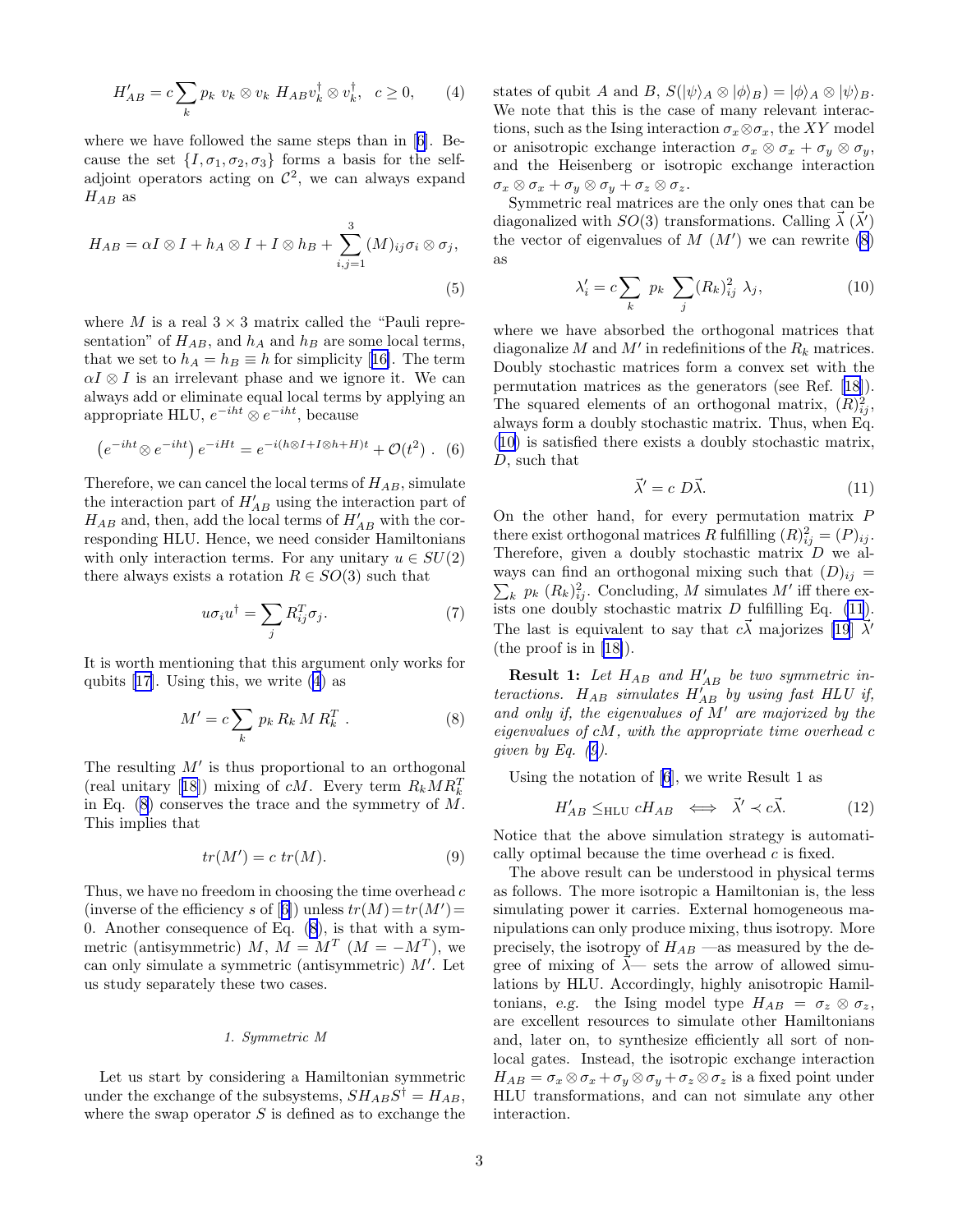#### <span id="page-3-0"></span>2. Time–optimal simulation with antisymmetric M

We consider now the case of an interaction fulfilling  $SH_{AB}S^{\dagger} = -H_{AB}$ . There is an isomorphism between  $3\times3$  antisymmetric matrices and 3-dimensional vectors via  $v(M)_i = \epsilon_{ijk} M_{ik}$ . Due to the invariance of the Levi-Civita tensor  $\epsilon_{ijk}$  under rotations, we obtain  $\vec{v}(RMR^T)$  =  $R\,\vec{v}(M)$ . Then, we can write Eq. [\(8\)](#page-2-0) in vectorial form:

$$
\vec{v}(M') = c \sum_{k} p_k R_k \ \vec{v}(M). \tag{13}
$$

By the triangular inequality we have the following relation among the two moduli

$$
v(M') \le c \ v(M). \tag{14}
$$

**Result 2:** Let  $H_{AB}$  and  $H'_{AB}$  be two antisymmetric interactions.  $H_{AB}$  can always simulate  $H'_{AB}$  using fast  $HLU$  for any time overhead c fulfilling  $(14)$ , i.e.,

$$
H'_{AB} \leq_{\text{HLU}} cH_{AB} \iff v' \leq c v. \tag{15}
$$

The minimal time overhead or optimal simulation is achieved when the equality (14) holds,  $c = v'/v$ . An interesting consequence of Result 2 is that any Hamiltonian with antisymmetric M can simulate itself backwards in time with overhead 1, also that it can simulate the zero Hamiltonian. In other words, we can always stop its action. We shall use this property later on.

We finish our analysis for two qubits by noticing that the above cases correspond to the general decomposition of a rank two tensor in irreducible representations of the rotation group,  $J = 0$ ,  $J = 1$  and  $J = 2$ . The scalar pieces produces the Eq. ([9\)](#page-2-0) restriction, the antisymmetric case comes from  $J = 1$  and gives Eq. (13) and the standard majorization is related to the  $J = 2$  irreducible representation.

#### B. Multi-qubit systems with two-body interactions

Let us now consider a system of  $N$  qubits with a Hamiltonian  $H_{12\cdots N}$  made out of two-qubit interactions,

$$
H_{12\cdots N} = \sum_{i,j;j>i} H_{ij}.\tag{16}
$$

If interactions  $H_{ij}$  are arbitrary, the characterization of allowed simulations using  $H_{12\cdots N}$  and HLU becomes excessively involved. However, in those systems where, e.g.,  $H_{ij} = H$  for some fixed interaction H, we automatically recover the Results 1 and 2 discussed above. This also happens if some couples of qubits do not interact at all.

As an example, we may consider an array of spins with first-neighbour interaction  $\sigma_z \otimes \sigma_z$ . By applying convenient HLU, we can make the system evolve according to first-neighbour anisotropic (or isotropic) exchange interactions. More generally, we can achieve any firstneighbour interaction compatible with Eq. [\(12](#page-2-0)).

# III. TIME-OPTIMAL SYNTHESIS OF NON-LOCAL GATES USING HLU

The problem of producing a two-qubit gate  $U$  in optimal time using a given interaction  $H_{AB}$  and fast LU was throughoutly explored in [\[9](#page-6-0)] and finally solved in [\[10](#page-6-0)]. In this section we study this problem in the case where the given interaction  $H_{AB}$  is symmetric  $(SH_{AB}S^{\dagger} = H_{AB})$ and only HLU are allowed. Notice that symmetric interactions are the most common ones in nature. Because HLU are also symmetric, the net effect of interspersing the action of  $H_{AB}$  with HLU must give a symmetric U. Thus, we only consider unitary gates  $U$  fulfilling

$$
S\,US^{\dagger} = U.\tag{17}
$$

# A. Synthesis of symmetric two-qubit gates

In what follows we take advantage of a result of[[9,20\]](#page-6-0), which says that any unitary matrix  $U$  acting on the Hilbert space  $\mathcal{C}^2 \otimes \mathcal{C}^2$  can be written as

$$
U = u_A \otimes u_B \exp\left(-i\sum_{k=1}^3 \lambda'_k \,\sigma_k \otimes \sigma_k\right) v_A \otimes v_B, \quad (18)
$$

the decomposition being unique if we make the restriction

$$
\pi/4 \ge \lambda'_1 \ge \lambda'_2 \ge |\lambda'_3|.\tag{19}
$$

Therecipe for getting  $\vec{\lambda}'$  is also given in [[20\]](#page-6-0). When imposing Eq. (17) we get that the one-qubit unitaries  $u_A$  and  $v_A$  must be equal to  $u_B$  and  $v_B$  respectively, but since now we cannot modify the sign of the coefficients  $\lambda_k$ , a unique decomposition for U arises only if we require

$$
\pi/4 \ge |\lambda_1'| \ge |\lambda_2'| \ge |\lambda_3'|.\tag{20}
$$

Because we assume HLU can be performed arbitrarily fast and we are only concerned with simulating times, simulating  $U$  is equivalent to just simulating

$$
U_{\vec{\lambda}'} \equiv \exp\left(-i\sum_{k=1}^{3} \lambda'_k \,\sigma_k \otimes \sigma_k\right). \tag{21}
$$

The construction  $U_{\vec{\lambda}'}$  is called the canonical form of U. Note that all commutators  $[\sigma_j \otimes \sigma_j, \sigma_k \otimes \sigma_k]$  vanish and that  $\exp(-i\pi \sigma_k \otimes \sigma_k/2) = -i\sigma_k \otimes \sigma_k$  is a HLU. This implies that, for any vector  $\vec{n} = (n_1, n_2, n_3)$  with integer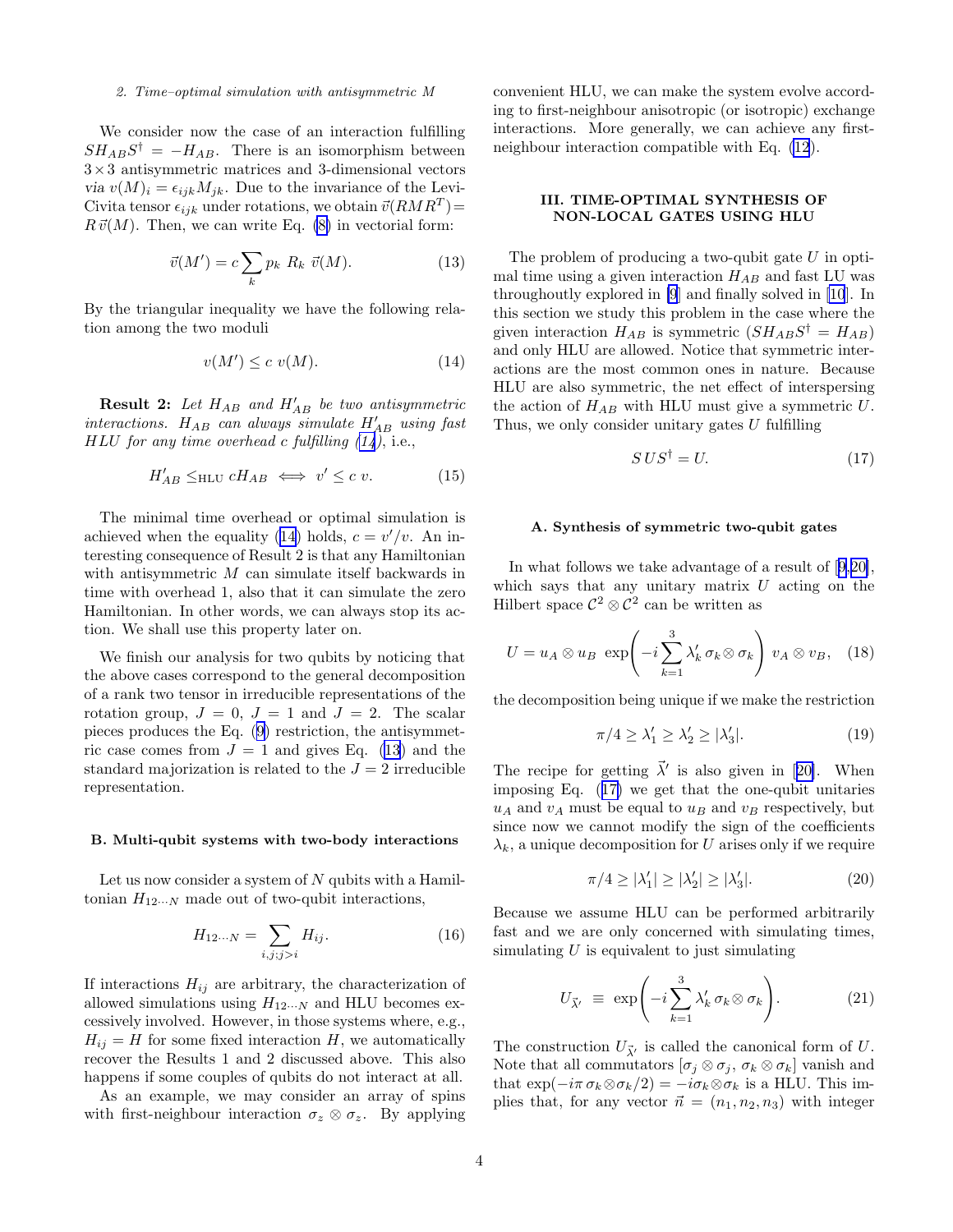<span id="page-4-0"></span>components  $n_k$ ,  $U_{\vec{\lambda'}+\pi\vec{n}/2} = U_{\vec{\lambda'}} U_{\pi\vec{n}/2}$ , which is equivalent to  $U_{\vec{\lambda}}$  up to HLU. Accordingly, we can associate to Uany one of the Hamiltonians  $[21]$  $[21]$ 

$$
H_{\vec{\lambda}'+\pi\vec{n}/2} \equiv \sum_{k=1}^{3} \left(\vec{\lambda}'_k + \frac{\pi}{2}\vec{n}\right) \sigma_k \otimes \sigma_k.
$$
 (22)

Now, if we are able to simulate the action of one of these Hamiltonians for a time  $t' = 1$ , we can implement the gate  $U$  on our two-qubit system, since  $U$  and  $U_{\vec{\lambda}'+\pi\vec{n}/2}$  are HLU–equivalent. In addition, because  $H_{AB}$ and  $H_{\vec{\lambda}'+\frac{\pi}{2}\vec{n}}$  are both symmetric, Result 1 sets the simulation condition:

$$
\exists \ \vec{n} \ \mid \ \left(\vec{\lambda}' + \frac{\pi}{2}\vec{n}\right) \prec c \ \vec{\lambda}.\tag{23}
$$

That is, even if  $H_{AB}$  is not able to simulate  $H_{\vec{\lambda}}$  with HLU, it may still be able to simulate  $H_{\vec{\lambda}'+\pi\vec{n}/2}$  for some vector  $\vec{n}$ , and thus perform gate U. Notice, however, that in the case when  $\vec{\lambda}$  is proportional to  $(1, 1, 1)$  (isotropic interaction) there is no integer vector  $\vec{n}$  that makes the majorization possible unless  $\vec{\lambda}'$  is itself proportional to  $(1, 1, 1)$ . In the next paragraph we explore for which  $\vec{\lambda}$ s the condition (23) is satisfied whatever the value of  $\vec{\lambda}'$  is.

The sum of the components of  $\vec{\lambda}$ ,  $\Sigma_k \lambda_k$ , can be positive, negative or zero. If  $\Sigma_k \lambda_k$  is positive, by choosing *n* large enough, we can make  $\vec{\lambda}' + \frac{\pi}{2}(n, n, n)$  as close as we want to a vector proportional to  $(1, 1, 1)$ , which is always majorized by any  $c \vec{\lambda}$  not proportional to  $(1, 1, 1)$ . The same happens if  $\Sigma_k \lambda_k$  is negative, but in this case, *n* must be large and negative. If  $\Sigma_k \lambda_k = 0$ ,  $c \vec{\lambda}$  only majorizes vectors having also the sum of their components equal to zero, and, not always exists an integer vector  $\vec{n}$ making  $\Sigma_k(\lambda'_k + \pi n_k/2) = 0$ . We conclude that, interacting hamiltonians with  $\Sigma_k \lambda_k$  different from zero and  $\vec{\lambda}$  not proportional to  $(1,1,1)$  can be used to synthesize any symmetric gate.

Notice, from Eq. (23) that increasing the modulus of  $\vec{\lambda'} + \pi \vec{n}/2$  by changing  $\vec{n}$  carries an increase of the timeoverhead c (equivalently, decrease of the efficiency s of [[6\]](#page-6-0)). Thus, we can conlcude that the more isotropic  $H_{AB}$ is (i.e. the closer  $\vec{\lambda}$  is to a vector proportional to  $(1,1,1)$ ) the less efficient  $H_{AB}$  is to synthesize gates. As a limiting case, if  $\vec{\lambda}$  is precisely proportional to  $(1, 1, 1)$ , it will never majorize any  $\vec{\lambda}'$  not proportional to  $(1,1,1)$ .

#### B. Time-optimal gate synthesis

So far we have seen that any symmetric gate can be synthesized by almost all interactions. A priori, the best synthesis protocol ought not to make use of a unique simulated interaction since there is freedom to change it along the protocol. Yet, the following result states that,

indeed, time-optimal gate synthesis is achieved maintaining a unique simulated Hamiltonian. As before,  $\vec{\lambda}$  and  $\vec{\lambda}'$ are the vectors associated to  $H_{AB}$  and U, respectively.

Result 3 (Theorem 10 in [\[9\]](#page-6-0)): The time-optimal way to synthesize a symmetric gate U using the interaction  $H_{AB}$  and fast HLU consists of simulating, for a time  $t' = 1$ , among all Hamiltonians  $H_{\vec{\lambda}' + \frac{\pi}{2} \vec{n}}$  such that

$$
(\vec{\lambda}' + \frac{\pi}{2}\vec{n}) \prec c\vec{\lambda}
$$
 (24)

the one with smallest time overhead c. The minimal interaction time (interaction cost of  $(10)$ ) is given by c.

The proof of this result follows from particularizing theorem 10 in Ref. [\[9](#page-6-0)] as indicated in[[22\]](#page-6-0), when taking into consideration that, up to permutations of the coefficients  $\lambda_k$  [\[21\]](#page-6-0), Eq. (22) contains all Hamiltonians  $H'_{AB}$ such that U is HLU–equivalent to  $\exp(-iH'_{AB})$ .

Let us illustrate the above construction with a specific example. We would like to synthesize the non-local part of the CNOT gate,  $|i\rangle_A|j\rangle_B \rightarrow |i\rangle_A|i \oplus j\rangle_B$ , by using a physical system which interacts according to the anisotropic exchange interaction:  $H = \sigma_x \otimes \sigma_x + \sigma_y \otimes \sigma_y$ , that is  $\lambda = (1, 1, 0)$ . We first note that the CNOT gate is equal to:

$$
U_{\text{CNOT}} = \left(e^{i\frac{\pi}{4}\sigma_z} \otimes U_{\text{Hadamard}} e^{i\frac{\pi}{4}\sigma_z}\right) e^{-i\frac{\pi}{4}\sigma_z \otimes \sigma_z}
$$
\n
$$
\left(I \otimes U_{\text{Hadamard}}\right) , \qquad (25)
$$

that is, its interaction part reduces, up to HLU, to

$$
U_{(\pi/4,0,0)} = \exp(-i\frac{\pi}{4}\sigma_x \otimes \sigma_x) . \qquad (26)
$$

A direct simulation of this Hamiltonian cannot be achieved since the condition  $(\pi/4, 0, 0) \prec c(1, 1, 0)$  cannot be fulfilled for any  $c$  (vector  $(1, 1, 0)$  is already more isotropic than  $(\pi/4, 0, 0)$ . Instead, we try to simulate the Hamiltonian  $H_{(\pi/4, \pi/2, \pi/2)}$ , by which we would also achieve the goal according to (22). Now the simulation is possible,  $(\pi/4, \pi/2, \pi/2) \prec c(1, 1, 0)$ , with time overhead  $c = 5\pi/8$ . It can be seen that this is the time-optimal way to do this. A possible mixing of permutations of the components of  $\vec{\lambda} = (1, 1, 0)$  leading to  $(\pi/4, \pi/2, \pi/2)$  is

$$
\begin{pmatrix} \pi/4 \\ \pi/2 \\ \pi/2 \end{pmatrix} = c \left[ \frac{1}{5} \begin{pmatrix} 1 \\ 1 \\ 0 \end{pmatrix} + \frac{1}{5} \begin{pmatrix} 1 \\ 0 \\ 1 \end{pmatrix} + \frac{3}{5} \begin{pmatrix} 0 \\ 1 \\ 1 \end{pmatrix} \right].
$$
 (27)

Note that to permute the  $x-z(y-z)$  axes we can perform a rotation of  $\pi/2$  along the  $y(x)$  axis. Summing up, in order to synthesize the non-local part of the CNOT gate we have to divide the time  $t = 5\pi/8$  into small equal intervals  $\epsilon$  and, in each one of those intervals, we have to perform the following sequence:

$$
(e^{-i\frac{\pi}{4}\sigma_x} \otimes e^{-i\frac{\pi}{4}\sigma_x}) e^{-iH\frac{1}{5}\epsilon} (e^{i\frac{\pi}{4}\sigma_x} \otimes e^{i\frac{\pi}{4}\sigma_x})
$$
  

$$
(e^{-i\frac{\pi}{4}\sigma_y} \otimes e^{-i\frac{\pi}{4}\sigma_y}) e^{-iH\frac{1}{5}\epsilon} (e^{i\frac{\pi}{4}\sigma_y} \otimes e^{i\frac{\pi}{4}\sigma_y})
$$
  

$$
e^{-iH\frac{3}{5}\epsilon}
$$
 (28)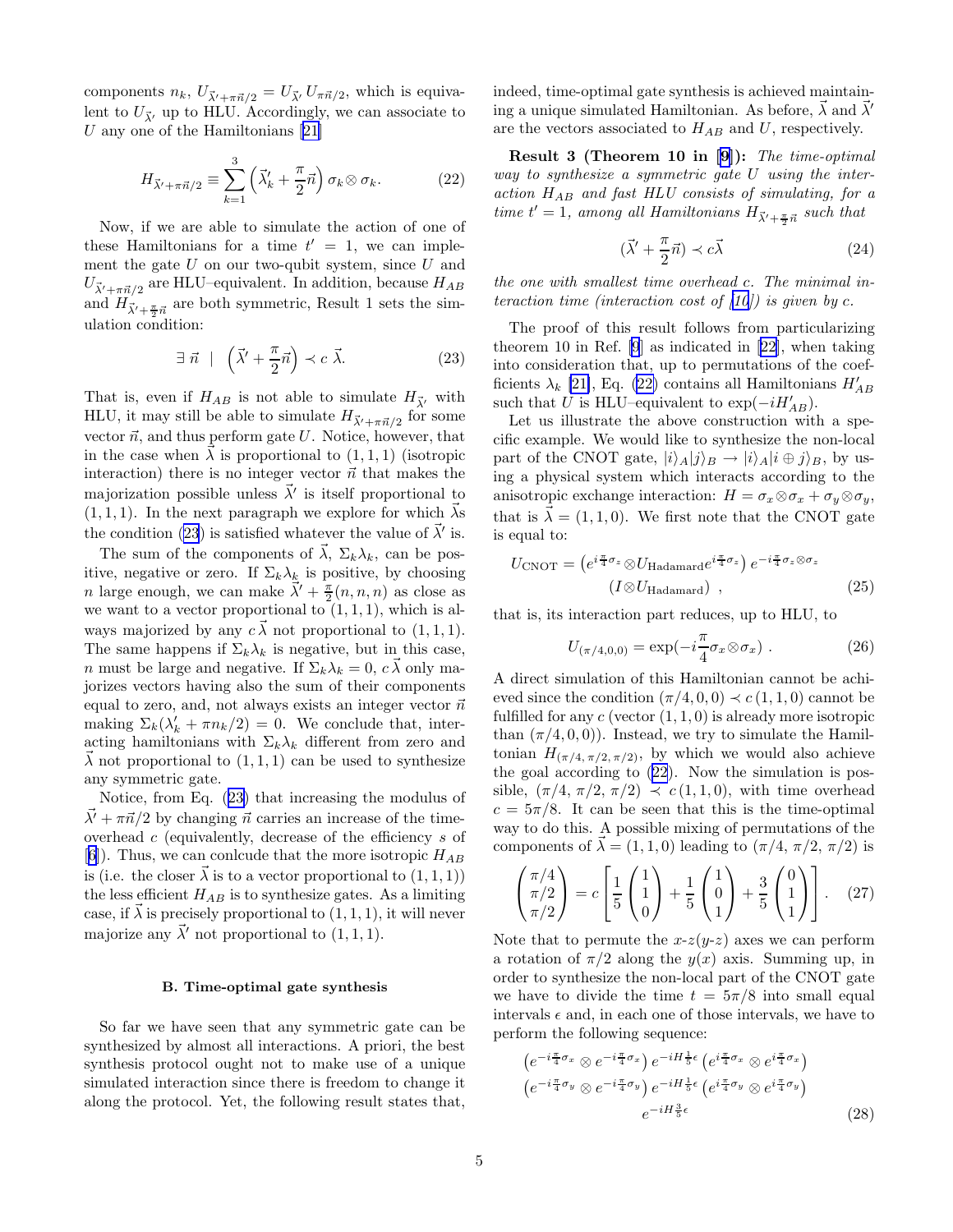The gate is synthesized once this protocol is repeated for a time  $t = 5\pi/8$ . A more detailed explanation of the type of manipulations needed above is given in [\[6](#page-6-0)].

# IV. HAMILTONIAN SIMULATION AND GATE SYNTHESIS WITH AN ASYMMETRIC INTERACTION AND HLU

Let us now consider how to simulate symmetric interactions and synthesize symmetric gates by using HLU and a two-qubit interaction  $H_{AB}$  which is neither symmetric nor antisymmetric under exchange of qubits.

Recall that we can associate to  $H_{AB}$  a real matrix M (its Pauli representation) through Eq. ([5\)](#page-2-0). In what follows we give a method which gets rid of the antisymmetric part of  $H_{AB}$ ,  $M_a \equiv (M - M^T)/2$ , and the local terms,  $h_A \otimes I$  and  $I \otimes h_B$ , without affecting the symmetric part  $M_s \equiv (M + M^T)/2$ . To achieve this goal we use the following property:

$$
\sum_{k=0}^{3} \frac{1}{4} \sigma_k \otimes \sigma_k (\sigma_n \otimes \sigma_m) \sigma_k^{\dagger} \otimes \sigma_k^{\dagger} = \delta_{nm} \sigma_n \otimes \sigma_n, \quad (29)
$$

where *n* and *m* take the values 0, 1, 2, 3 and  $\sigma_0$  is the identity matrix. Performing this unitary mixing on a general Hamiltonian  $H$ , we get

$$
\sum_{k=0}^{3} \frac{1}{4} \sigma_k \otimes \sigma_k \ H \ \sigma_k^{\dagger} \otimes \sigma_k^{\dagger} = \sum_{k=1}^{3} (M)_{kk} \ \sigma_k \otimes \sigma_k. \tag{30}
$$

That is, only the diagonal part of M survives. Suppose that Q is the  $SO(3)$  matrix that diagonalizes  $M_s$ , and u is the unitary matrix corresponding to Q via the morphism ([7\)](#page-2-0). Then, if instead of (30), we perform the mixing

$$
\sum_{k=0}^{3} \frac{1}{4} \left( u^{\dagger} \sigma_k u \right) \otimes \left( u^{\dagger} \sigma_k u \right) H \left( u^{\dagger} \sigma_k u \right)^{\dagger} \otimes \left( u^{\dagger} \sigma_k u \right)^{\dagger}
$$

$$
= \sum_{i,j=1}^{3} (M_s)_{ij} \sigma_i \otimes \sigma_j, \tag{31}
$$

we get the projection onto the symmetric interaction part of the Hamiltonian and no local terms, with no loss of efficiency. In order to make a simulation using only the symmetric interaction part, we divide every infinitesimal time between the action of two HLUs into four equal intervals and perform the mixing (31). Therefore,

Result 4: Results 1 and 3 also hold in the case when the simulating Hamiltonian  $H_{AB}$  is not symmetric.

# V. UNIVERSAL QUANTUM COMPUTATION WITH AN HYBRID MODEL OF SIMULATION

We have already argued that an interaction and HLU are not sufficient to perform universal quantum computation, since not all gates can be achieved using only

these resources. In this last section we analize which extra resources are needed so that the HLU model recovers universality. As extra resources we consider inhomogeneous LU. A context where this hybrid model may apply is the case of two physical qubits which are brought very close to each other so that they can interact. When the qubits are close, only HLU can be performed in order to control the evolution, and the HLU model applies. But when the systems are brought far apart and no longer interact, they can be addressed individually and therefore arbitrary LU can be applied.

We have seen in sect. III that any symmetric interaction (a part from the isotropic interaction and interactions with  $trM = 0$  can be used to perform any symmetric gate. This result has been extended in sect. IV also to asymmetric two-qubit interactions (with  $M_s$  not proportional to the identity and  $tr M \neq 0$ ). Bearing this in mind, we announce the following result.

Result 5: Any two-qubit gate can be performed using  $HLU$  and any given interaction  $H_{AB}$  (such that  $M_s$  is neither trace-less nor proportional to the identity), provided that we allow for two non-homogeneous LU.

To justify the last assertion, we recall that any twoqubit gate  $U$  can be written as in Eq. [\(18](#page-3-0)). Thus, we can use the available interaction  $H_{AB}$  to perform the non- $\alpha$ local part of U, which between two non-homogeneous LU interventions leads to U.

This method is very inefficient when  $M_s$  is almost proportional to the identity matrix or has very small trace, but alternative methods can be developed in these specific cases, and the hybrid model turns out to be fully universal. For instance, the isotropic interaction  $\lambda = (1, 1, 1)$  can be used to perform the gate given by  $\vec{\lambda}' = \pi/8(1,1,1)$ . Then, we can compose two of these gates with a local unitary to achieve a  $(\pi/4, 0, 0)$  gate, that is the non–local part of a CNOT gate, which together with LU is known to be sufficient for universal quantum computation.

## VI. CONCLUSIONS

We have studied the simulation of non–local Hamiltonians and the synthesis of non-local gates when only HLU can be used to control the available interaction. This model is motivated by the difficulties that often arise in solid state physics, where individual systems can not be addressed independently because they are very close to each other.

Although notoriously less powerful than inhomogeneous manipulation, homogeneous local unitary transformations are sufficient to establish simulations within broad classes of Hamiltonians arranged by their symmetry. In particular, HLU can be used to dispose of the anisotropic terms of any interaction, as required in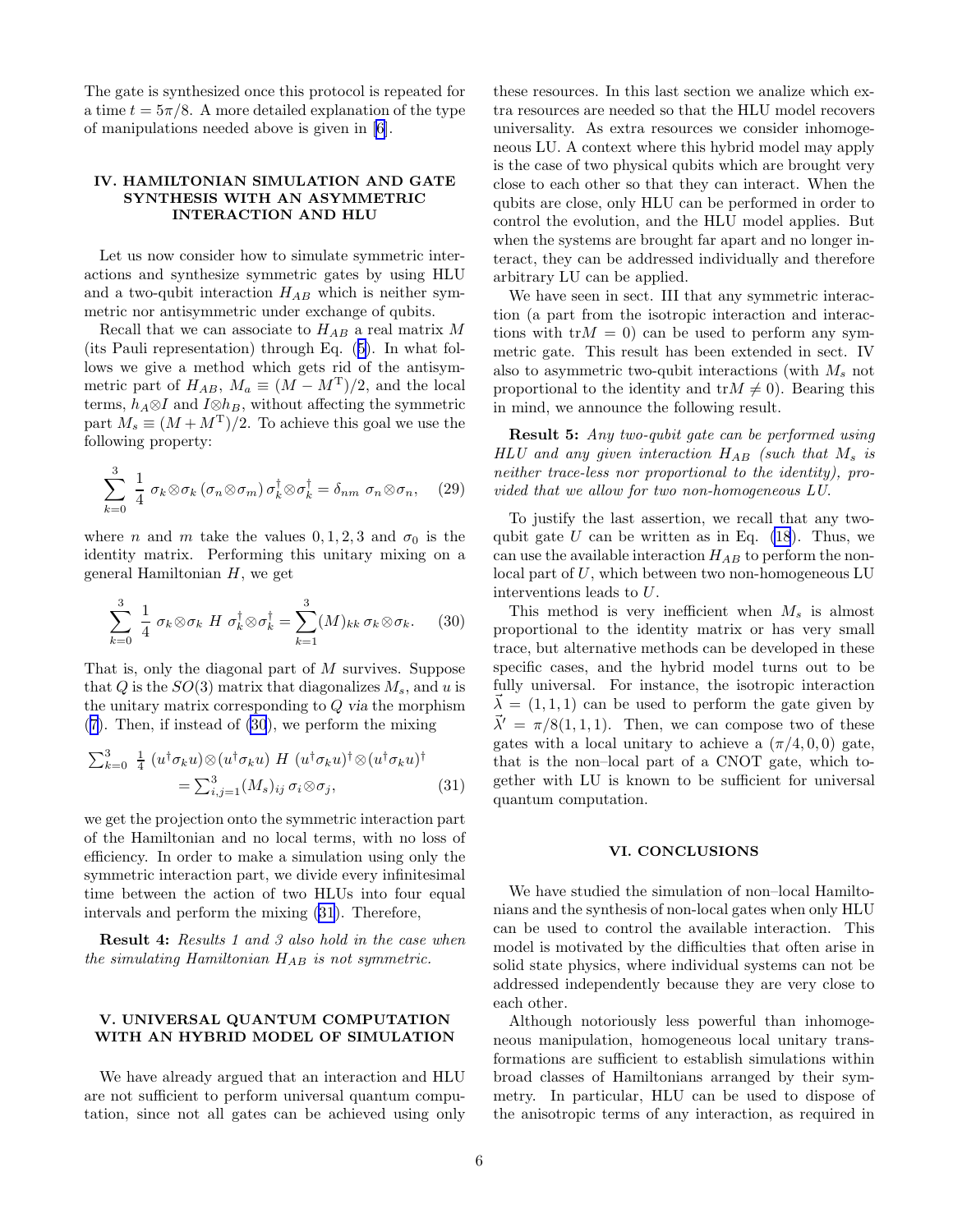<span id="page-6-0"></span>[12]. Symmetric gate synthesis can be performed using symmetric interaction Hamiltonians and LHU. Moreover, these resources can be supplemented with just a few extra non-homogeneous transformations to fully simulate any two-qubit unitary transformation, and thereby allow for universal quantum computation.

We thank E. Jané and A. Acín for their useful comments. We thank financial support from the following projects: AEN99-0766, 1999SGR-00097, IST-1999- 11053. G.V. acknowledges grant HPMF-CT-1999-00200 (Marie Curie fellowship) by the European Community. This work was supported in part by the National Science Foundation (of U.S.A.) under Grant No. EIA-0086038.

- [1] C.P. Slichter, Principles of Magnetic Resonance (Springer, Berlin, 1996). R.R. Ernst, G. Bodenhausen and A. Wokaun, Principles of Nuclear Magnetic Resonance in One and Two Dimensions (Oxford University Press, Oxford, 1994).
- [2] H. Rabitz, R. de Vive-Riedle, M. Motzkus and K. Kompa, Science 288, 824 (2000).
- [3] W. Dür, G. Vidal, J. I. Cirac, N. Linden and S. Popescu, Phys. Rev. Lett. 87, 137901 (2001).
- [4] J.L. Dodd, M.A. Nielsen, M.J. Bremner and R.T. Thew, Universal quantum computation and simulation using any entangling Hamiltonian and local unitaries, [quant](http://arxiv.org/abs/quant-ph/0106064)[ph/0106064](http://arxiv.org/abs/quant-ph/0106064).
- [5] P. Wocjan, D. Janzing and Th. Beth, Simulating Arbitrary Pair-Interactions by a Given Hamiltonian: Graph-Theoretical Bounds on the Time Complexity, [quant](http://arxiv.org/abs/quant-ph/0106077)[ph/0106077](http://arxiv.org/abs/quant-ph/0106077).
- [6] C. H. Bennett, J. I. Cirac, M. S. Leifer, D. W. Leung, N. Linden, S. Popescu and G. Vidal, Optimal simulation of two-qubit Hamiltonians using general local operations; [quant-ph/0107035](http://arxiv.org/abs/quant-ph/0107035).
- [7] M. A. Nielsen, M. J. Bremner and J. L. Dodd, Universal simulation of Hamiltonian dynamics for qudits; [quant](http://arxiv.org/abs/quant-ph/0109064)[ph/0109064](http://arxiv.org/abs/quant-ph/0109064).
- [8] Operations that can be applied in times which are short compared to the typical time scale  $\tau_H$  associated to H,  $\tau_H = (e_{max} - e_{min})^{-1}$ , where  $e_{max}$   $(e_{min})$  are the highest (lower) eigenvalue of H.
- [9] N. Khaneja, R. Brockett and S. J. Glaser, Time optimal control in spin systems; Phys. Rev. A, Vol. 63, 032308 (2001).
- [10] G. Vidal, K. Hammerer and J. I. Cirac, *Interaction cost* of non-local gates; [quant-ph/0112168.](http://arxiv.org/abs/quant-ph/0112168)
- [11] Fortschritte der Physik 48 9-11 pp 769-1138 (2000).
- [12] E. Bacon, J. Kempe, D. A. Lidar and K. B. Whaley, Universal Fault-Tolerant Quantum Computation on Decoherence-Free Subspaces; Phys. Rev. Lett. 85, 1758  $(2000).$

D. Bacon, J. Kempe, D. P. Di Vincenzo, D. A. Lidar and

K. B. Whaley, Encoded Universality in Physical Implementations of a Quantum Computer; [quant-ph/0102140](http://arxiv.org/abs/quant-ph/0102140) D. P. Di Vincenzo, D. Bacon, J. Kempe, G. Burkard and K. B. Whaley, Universal Quantum Computation with the Exchange Interaction; [quant-ph/0005116](http://arxiv.org/abs/quant-ph/0005116)

- [13] N.E. Bonesteel, D. Stepanenko and D.P. DiVincenzo, Anisotropic Spin Exchange in Pulsed Quantum Gates; [quant-ph/0106161](http://arxiv.org/abs/quant-ph/0106161).
- [14] Notice that this has important consequences for information processing, since irreducible representations of the permutation group are left invariant under symmetric evolutions, and the dimension of the largest representation grows only linearly with N. Therefore in this highly symmetric setting we cannot even exploit the exponential growth  $(in N)$  of dimension offered by quantum computers, and the system becomes useless for quantum computation unless some degree of inhomogeneity can be introduced.
- [15] M. A. Nielsen and I. L. Chuang, Quantum computation and quantum information; Cambridge University Press, Cambridge, U.K., 2000.
- [16] This is equivalent to assume that each qubit is equally affected by the environment.
- [17] For qunits this expression works similarly with  $U \in$  $SU(n)$  and  $R \in SO(n^2-1)$ . Nevertheless the counting of degrees of freedom shows that this  $R$  belongs to a subset of  $SO(n^2 - 1)$  and, in general, will not allow for a diagonalization of M unless this latter matrix is severely restricted. A complete study of hamiltonian simulation for qunits is made in [7].
- [18] Rajendra Bhatia Matrix Analysis, Chapter II. M. A. Nielsen and G. Vidal, Majorization and the interconversion of bipartite states; Quantum Information and Computation, Vol. 1, 1 (2001) 76.
- [19] We say that a real vector  $\vec{x}$  is majorized by a real vector  $\vec{y}$ , written  $\vec{x} \prec \vec{y}$ , iff

 $\alpha$ 

$$
x_1^1 \le y_1^1
$$
  

$$
x_1^1 + x_2^1 \le y_1^1 + y_2^1
$$
  

$$
x_1^1 + x_2^1 + x_3^1 = y_1^1 + y_2^1 + y_3^1
$$

where  $x_i^{\downarrow}$  is the  $i^{\text{th}}$  component of  $\vec{x}$  when we rearrange them in decreasing order.

- [20] B. Kraus and J. I. Cirac, *Optimal Creation of Entangle*ment Using a Two-Qubit Gate; [quant-ph/0011050](http://arxiv.org/abs/quant-ph/0011050).
- [21] Notice that by means of HLU we can permute the  $x, y, z$ axes of both qubits  $A$  and  $B$  simultaneously. For instance, the transformation  $u \otimes u$ ,  $u = (I - i\sigma_x)/\sqrt{2}$ , permutes axes  $y \leftrightarrow z$  of the two qubits. Thus, an interaction  $H_{AB}$  with vector  $\vec{\lambda} = (\lambda_x, \lambda_y, \lambda_z)$  can simulate any interaction whose vector components are permutations of  $(\lambda_x, \lambda_y, \lambda_z)$ . Also, in gate synthesis, a gate U with vector  $\vec{\lambda}' = (\lambda'_x, \lambda'_y, \lambda'_z)$  is HLU-equivalent to a gate with permuted components. The majorization relation ≺ is already defined to be invarinat under permutations, and this is why we do not consider permuted versions of  $vec\lambda'$  in Eq. ([22\)](#page-4-0).
- [22] Theorem 10 of [9] holds for any Cartan decomposition of a Lie algebra. In our particular case, the Cartan decomposition is

$$
g=k\oplus p
$$